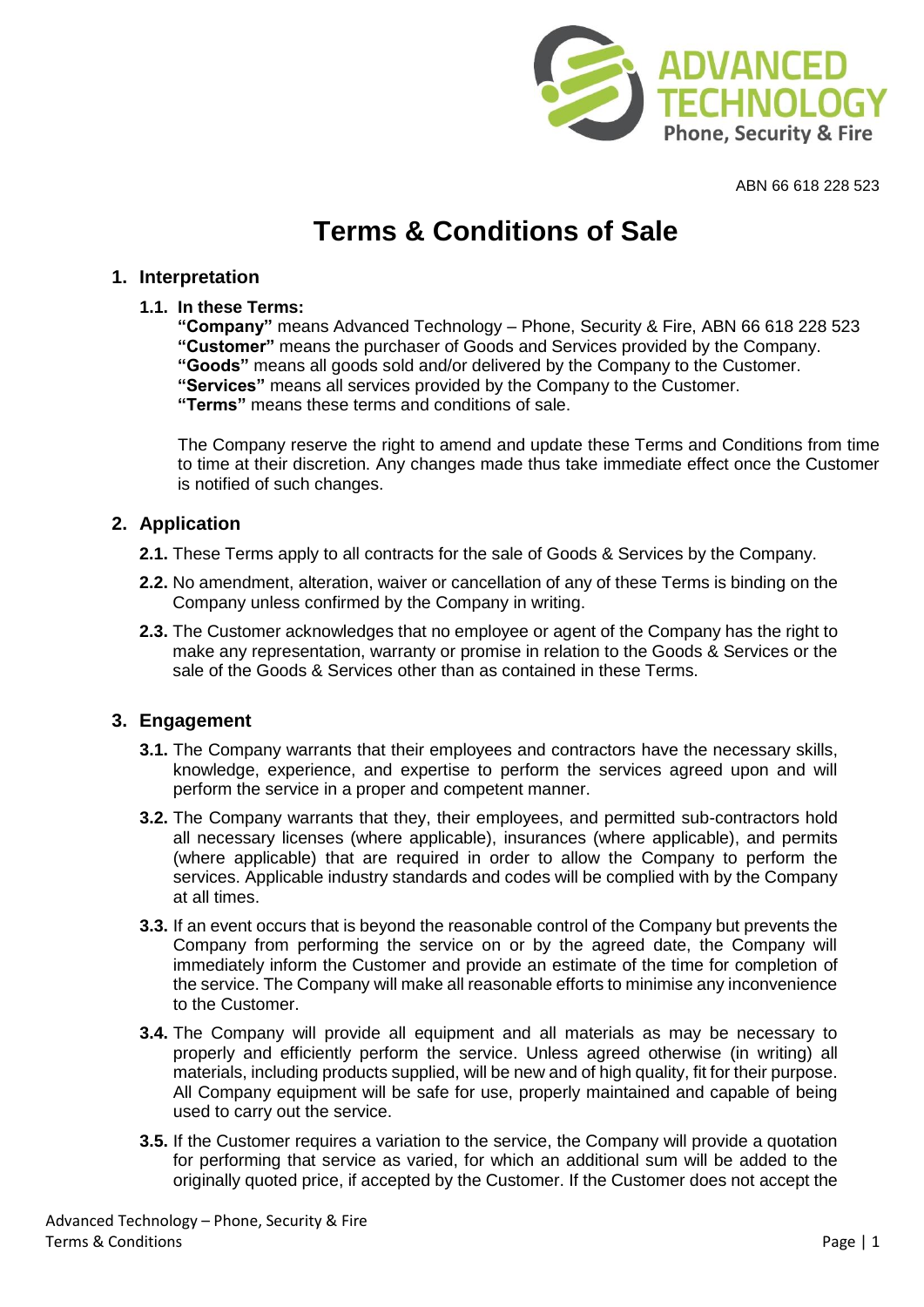quotation, the Company is not obliged to carry out the variation. Customer acceptance of the variation will be by means of either issuing a purchase order referencing the variation quotation or by signing and stating the Customer's agreement to the quotation and returning it to the Company. The Company will not undertake any requested variation until written agreement as detailed above is provided.

- **3.6.** The Company may use sub-contractors to provide some of the service. In such circumstances, the Company will ensure that:
	- **3.6.1.** the sub-contractors engaged by the Company are qualified, hold all required licenses, and are otherwise able to perform the service in an appropriate and professional manner;
	- **3.6.2.** the sub-contractors engaged by the Company will not, by act or omission, do or not do anything that would, if done by the Company, be a breach of any of these terms;
	- **3.6.3.** the subcontractors engaged by the Company hold current and applicable insurances.
- **3.7.** The Company is responsible for all fees payable to sub-contractors.

#### **4. Acceptance of these Terms**

- **4.1.** Any act by the Customer, or those legally acting on behalf of the customer, which requests the Company to begin performing and/or providing any services and/or materials will be deemed as acceptance of these Terms and Conditions.
- **4.2.** Once these Terms and Conditions are accepted by the Customer, they are binding as outlined under 2.2.
- **4.3.** Should the Customer cancel the engagement of the Company after the engagement has been accepted, the Customer agrees that they may be held liable for any reasonable costs incurred by the Company in relation to the provision of the goods and/or services up to the point of cancellation, including but not limited to restocking fees, nonrecoverable freight charges, and labour.

#### **5. Quotations, Invoices, and Payment**

- **5.1.** A quotation provided by the Company will remain valid for thirty days unless otherwise, and expressly, stated. On expiry of that period, if the Customer wishes to proceed, a quote revision will need to be provided by the Company and accepted by the Customer before services can commence.
- **5.2.** A deposit may be required from the Customer prior to order of goods to be provided by the Company to the Customer. The amount of the deposit will be determined and outlined in the relevant quotation.
- **5.3.** The balance of the invoice price must be paid in full within 14 days of the date of the final tax invoice, or within the time frame negotiated with and confirmed in writing by the Company.
- **5.4.** The Customer will pay the Company's fees in accordance with the Terms of the Company's quotation. Unless stated otherwise in writing, payment is due within 14 days from the date of the invoice.
- **5.5.** The Company will issue a tax invoice for the goods and services provided and performed. The price may vary from the originally quoted price if authorised variations have been agreed upon during the execution of the services.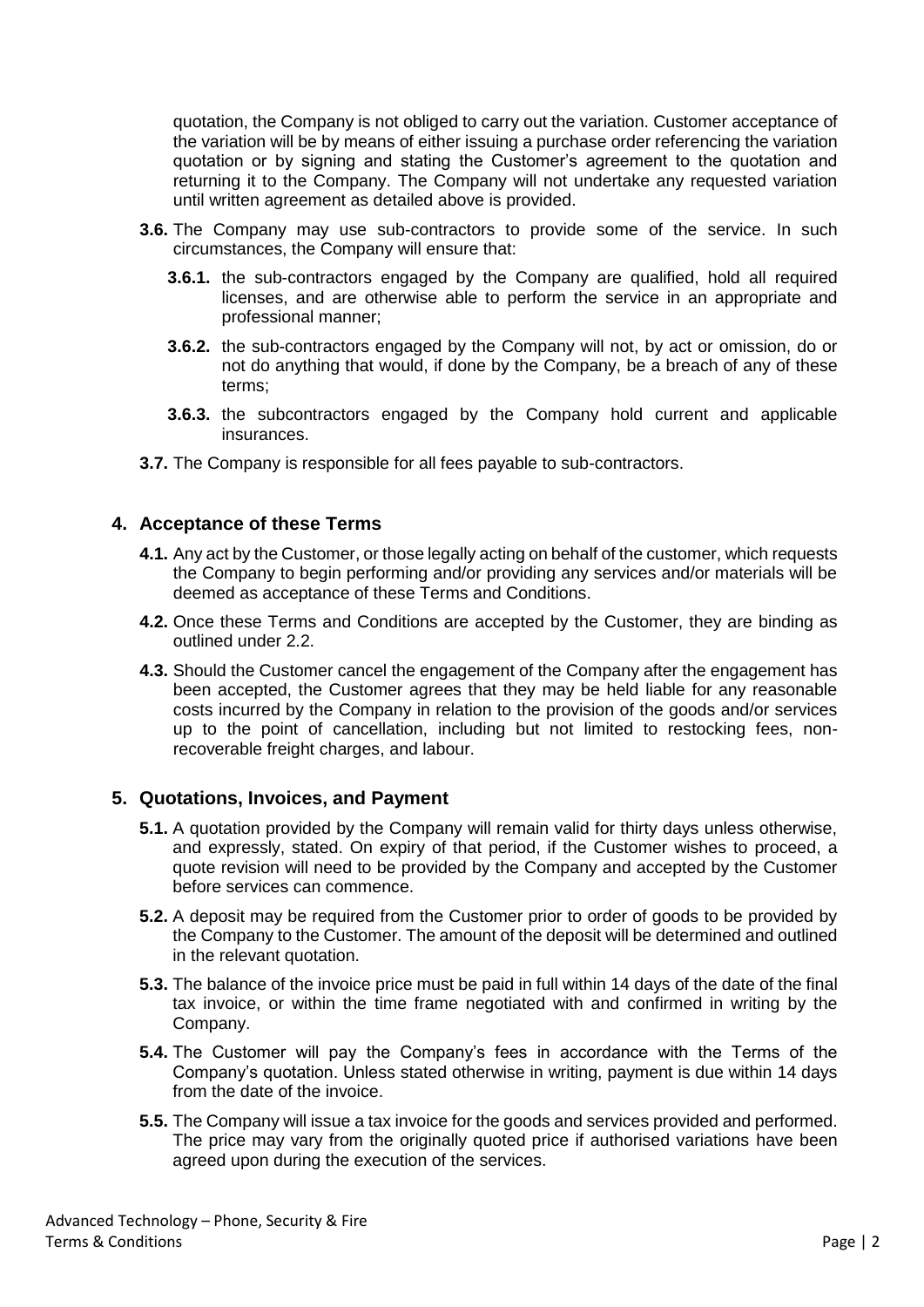- **5.6.** Payment of the Company's tax invoice must be made in any of the following manner: Credit card, cheque, electronic transfer to the Company's bank account, cash, or by EziDebit.
- **5.7.** Where the Customer fails to pay any tax invoice on or before the due date, the Customer agrees that the Company will add interest to the total outstanding amount, calculated on a daily basis, at the rate of 1.5% per month as from the date the payment was due until payment has been received by the Company.
- **5.8.** In the event the Customer defaults in payment of an invoice, the Customer shall indemnify the Company for any costs incurred by the Company in recovering the outstanding amount, including but not limited to solicitors' fees.
- **5.9.** The Company retain title to any equipment, goods and/or services (including in the event where the Customer goes into liquidation or files for bankruptcy) until full payment is received by the Company.

#### **6. Limitation and Warranty**

- **6.1.** The Company warrants that all services it provides, including any product it supplies as part of the service, will be fit for its intended purpose, will be capable of being used by the Customer for its intended purpose, and will perform in accordance within its applicable specifications (if any).
- **6.2.** All statutory warranties that can be lawfully excluded are hereby expressly excluded.
- **6.3.** To the extent permitted by law, the Company is not liable for negligence or otherwise to any person, including the Customer, for any loss or damage, including consequential loss, suffered or incurred in relation to the Company's service or products supplied.
- **6.4.** Where the service is not of the kind ordinarily required for personal, domestic or household use or consumption, then the liability of the Company is limited pursuant to s.64A of the Competition and Consumer Act 2010 (Cth) to, at the discretion of the Company:
	- **a)** the supplying of the service again; or
	- **b)** the payment of the cost/s of having the service supplied again.

## **7. Occupational Health and Safety/Workplace Health and Safety**

- **7.1.** If the service is to be performed on the Customer's property, the Customer will ensure that the Customer is authorised to occupy those premises and/or obtain the service.
- **7.2.** The Customer will ensure that if the service is to be performed on the Customer's property, that at all times the property is safe, and that all facilities provided by the Customer for the purposes of enabling the service to be performed are also safe.
- **7.3.** The Customer will ensure that the Company has free and unimpeded access to the place in which the services are to take place and that the Customer will do all things to ensure that the Company is not delayed by matters within the control of the Customer. The customer accepts that the Company has the right to impose stand down charges and recover additional costs incurred where work is delayed by reason not in the control of the Company and where the Company is unable to reasonably reschedule services.
- **7.4.** The Company will ensure that at all times in performing the service they use safe and proper procedures and practices and that all their employees are appropriately trained and supervised and observe all proper safety practices. Where protective equipment, clothing or materials are required, these will be provided by the Company, and the Company will ensure that these are used at all relevant times.